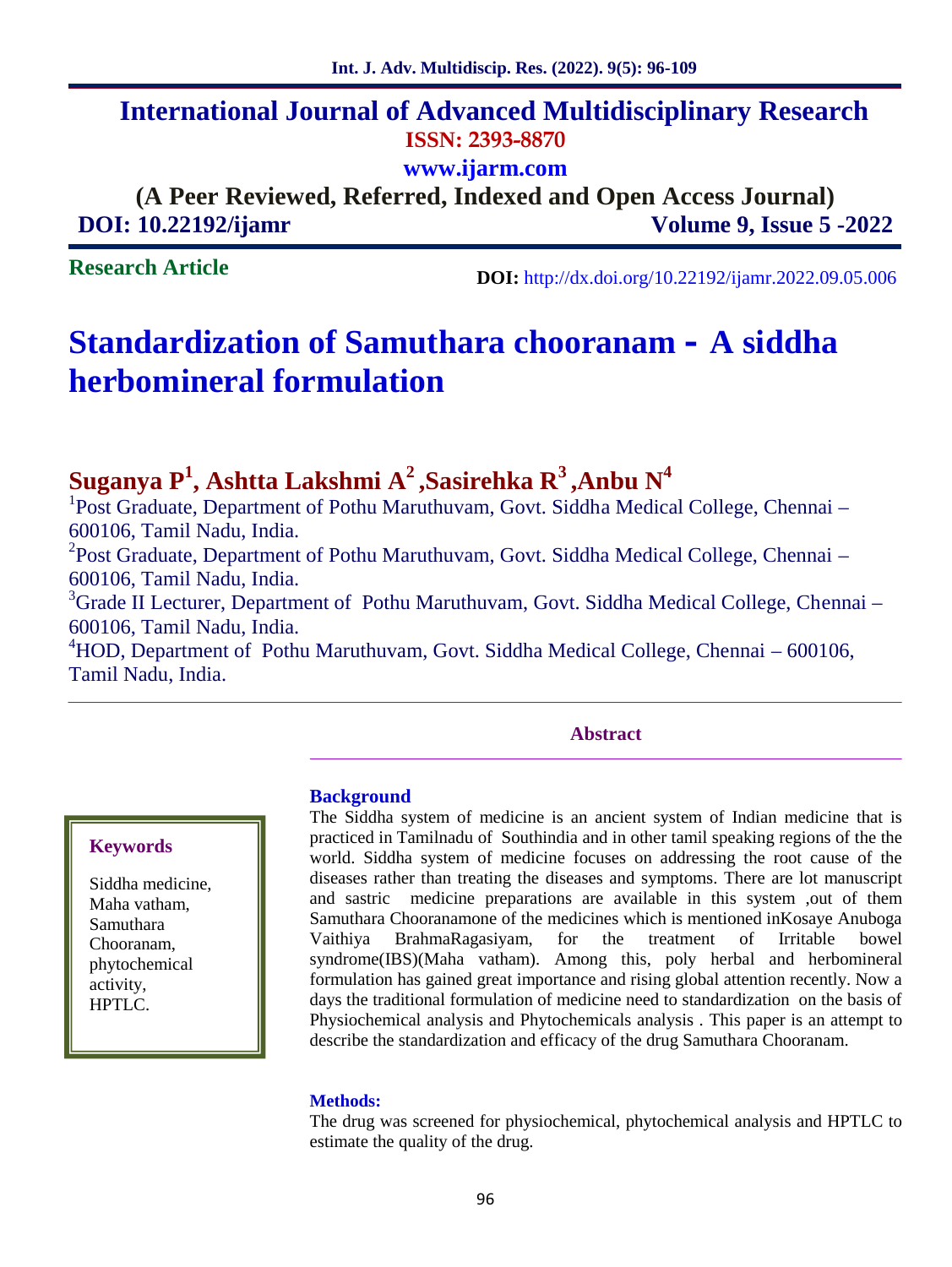#### **Results:**

The achieved results of physico-chemical, TLC profiling, HPTLC finger print profiling will be useful as tools for authentication and standardization profile of the herbomineral formulation.

#### **Conclusion:**

The reported results will be supportive for standardization and future studies of SGYC.

# **Introduction**

The Siddha system of medicine is an ancient system that is practiced in Tamilnadu of South chloride India and in other Tamil speaking regions of the world. Siddha system refers some kind of practices and life style habits which can prevent death, and leads to attains divinity. Siddhars consider diseases are the barriers to attain the divinity . So they create medicines for these diseases.Siddha system of medicine focuses on addressing the root cause of the diseases rather than treating the diseases and symptoms. The preparation of medicine for this system, is the combination of herbs , medicinal plants, metals ,minerals , animal products and marine resources go on to make the required drug. These methods are practiced by siddhars not only for prevent the Criteria is, death but also for creates rejuvenation and longitivity of life. These special types of methods like KAYAKARPAM, MUPPU, ATTANGANGAYOGAM, RASAVATHAM.

They create "PINI ANUGA VITHI", which plays important role in preventing diseases and make fast recovery from the diseases. Though it is curable but this system of medicine is still trying to prove their drug effectiveness through the standardization methods. In this study Samuthara Chooranam was selected and screened for standardization methods as per the procedure the medicine is composed of 6 herbs such as *Zingiber officinale , Piper longum ,Terminalia chebula , Carum copticum ,Emblica ribed, Ferula*

*asafoitita,* and three mineral drug such as *Sodium challa impura,* otherwise known *Rock salt(Inthuppu), Sodium chloridum impura (Kalluppu) , Potassium carbonas impure (Yavacharam).* These drug possess the anti spasmodic ,anti diarrheal property. It is effective in the treatment of Irritable bowel syndrome (Maha Vatham). Irritable bowel syndrome (IBS) is a functional bowel disorder characterized by abdominal pain or discomfort and altered bowel habit in the absence of detectable structural abnormalities.IBS is a disorder that affects all ages especially women are diagnosed 2-3 times more than men. In Rome III Criteria for the diagnosis of IBS were revised. The Rome III Recurrent abdominal pain or discomfort at least 3 days per month in the last 3 months associated with two or more of the followings

1. Improvement with defecation

2. Onset associated with a change in frequency of stool

3. Onset associated with a change in form (appearance) of stool.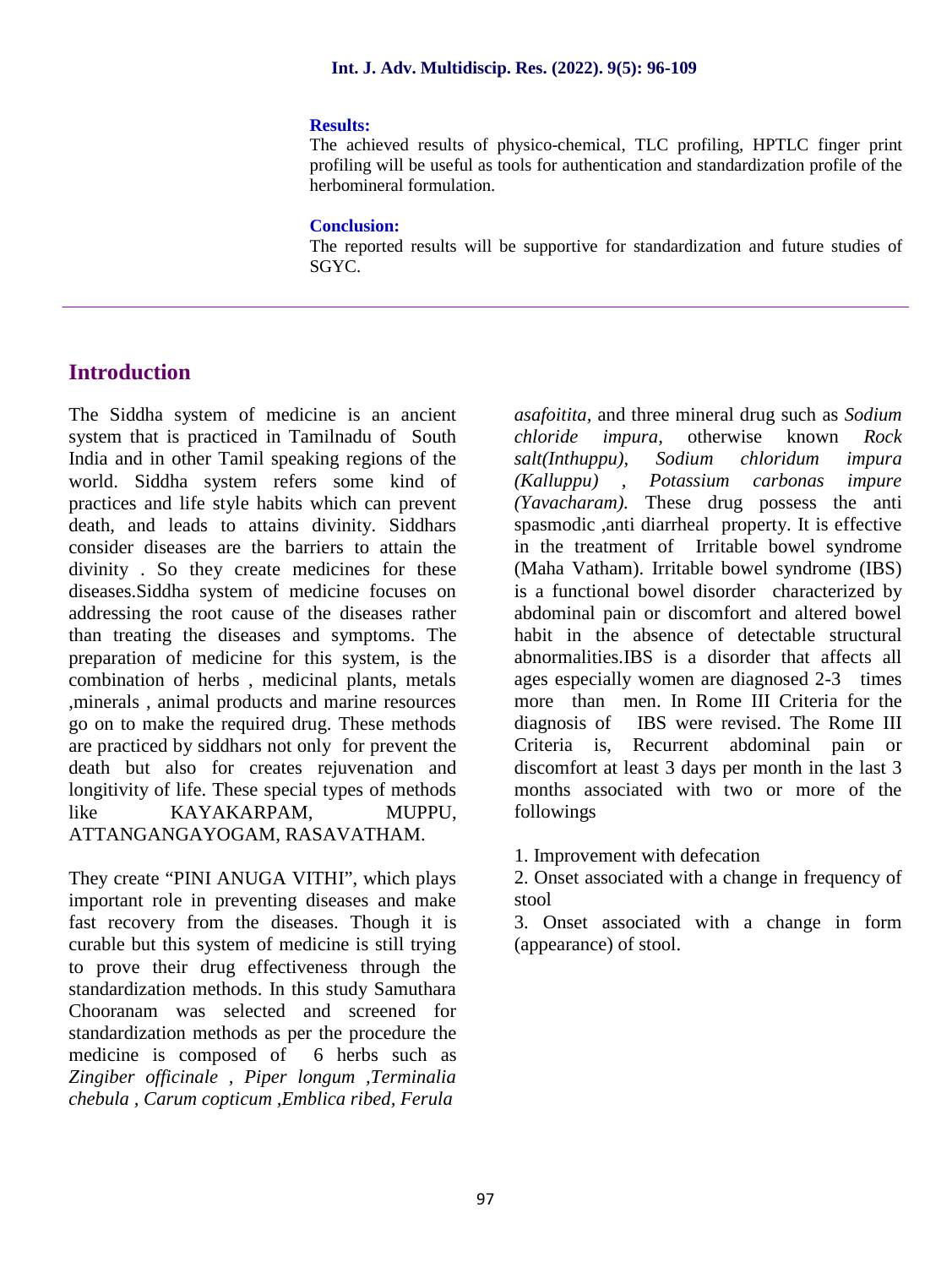# **Materials and Methods**

## **Selection of drug:**

The drug Samuthara Chooranam was collected from the classical Siddha literature.

# **Collection and authentication of the drug:**

The raw materials included in the formulation are Samuthara *Zingiber officinale , Piper longum ,Terminalia chebula , Carum copticum ,Emblica ribed , Ferula asafoitita,* and three mineral drug such as *Sodium chloride impura ,*otherwise known *Rock salt(Inthuppu) ,Sodium chloridum impura (Kalluppu) , Potassium carbonas impure (Yavacharam)* were procured from the country drug shop at Chennai , Tamilnadu. They were identified and authenticated by the Botanist, Govt.

Siddha medical college, Arumbakkam, Chennai- 106.

# **Purification of drug:**

The purification of drugs was done by procedures mentioned in Siddha literature. This Samuthara Chooranam is herbomineral medicine. The aim of this study was carried out to standardized the drug Chooranam by evaluating physiochemical properties. Preparation of the drug:

Inthuppu , Kalluppu , Yavacharam , Inji, Thippili , Kadukkai,Omam,Perungayam , Vaividangam were taken in the equal quantity and made in to fine powder. The powder were stored in the clean air tight container.

## **Physicochemical Evaluation**



## **Physiochemical analysis:**

| <b>State</b>         | Solid            |
|----------------------|------------------|
| Nature               | Fine             |
| Odour                | Characteristic   |
| Touch                | Soft             |
| <b>Flow Property</b> | Non Free flowing |
| Appearance           | <b>Brownish</b>  |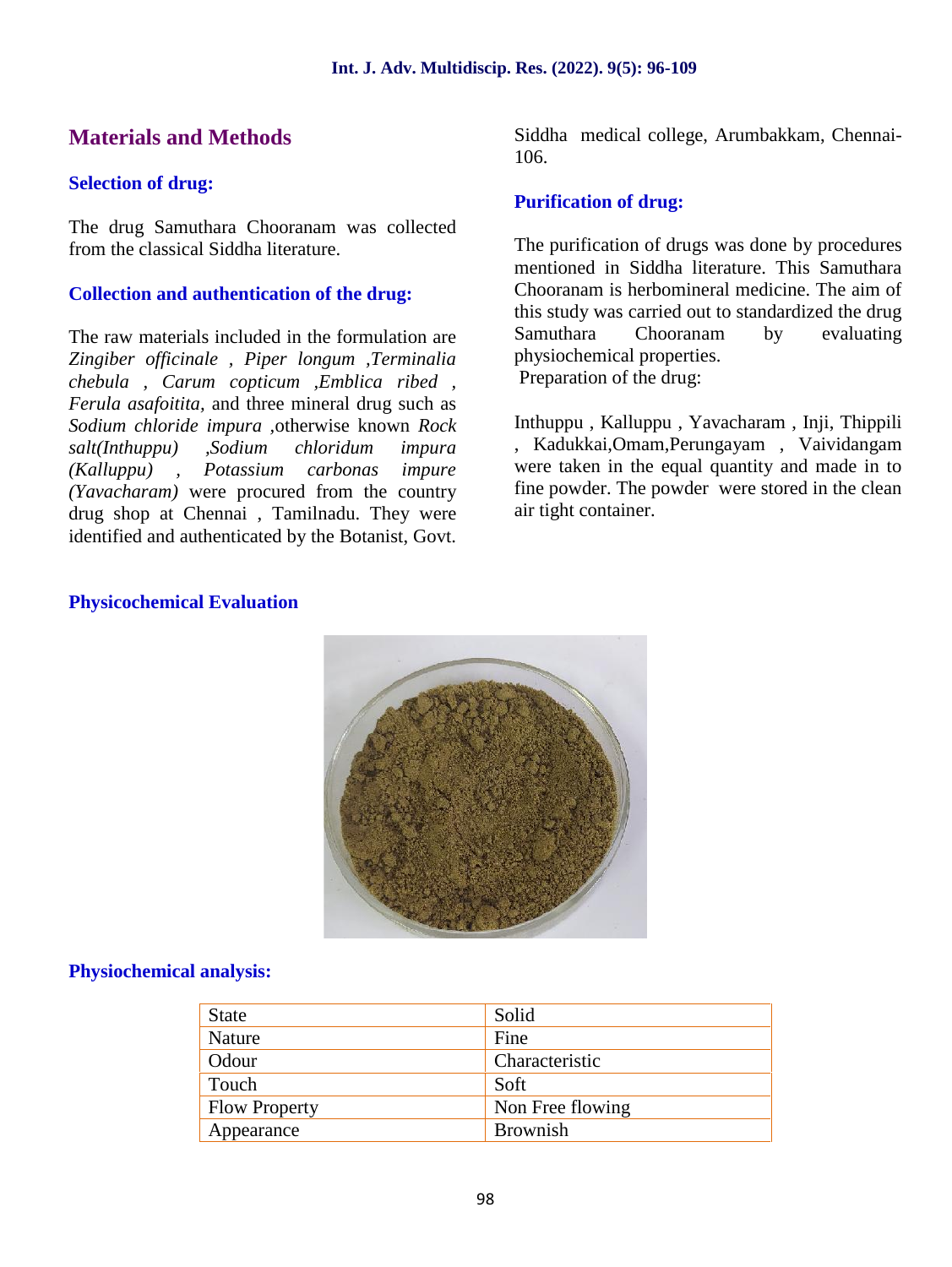# **Solubility Profile**

| S.No | <b>Solvent Used</b>  | <b>Solubility / Dispersibility</b> |
|------|----------------------|------------------------------------|
|      | <b>Chloroform</b>    | Insoluble                          |
| 2    | <b>Ethanol</b>       | Soluble                            |
| 3    | <b>Water</b>         | Soluble                            |
| 4    | <b>Ethyl</b> acetate | Insoluble                          |
| 5    | <b>DMSO</b>          | Soluble                            |

## **Percentage Loss on Drying**

Test drug was accurately weighed in evaporating dish. The sample was dried at  $105^{\circ}$ C for 5 hours and then weighed.

# **Determination of Total Ash**

Test drug was accurately weighed in silica dish and incinerated at the furnace a temperature 400 ºC until it turns white in color which indicates absence of carbon. Percentage of total ash will be calculated with reference to the weight of air dried drug.

## **Determination of Acid Insoluble Ash**

The ash obtained by total ash test will be boiled with 25 ml of dilute hydrochloric acid for 6mins. Then the insoluble matter is collected in crucible and will be washed with hot water and ignited to constant weight. Percentage of acid insoluble ash will be calculated with reference to the weight of air-dried ash.

# **Determination of Alcohol Soluble Extractive**

Test sample was macerated with 100 ml of Alcohol in a closed flask for twenty-four hours, shaking frequently during six hours and allowing it to stand for eighteen hours. Filter rapidly, taking precautions against loss of solvent, evaporate 25 ml of the filtrate to dryness in a tared flat bottomed shallow dish, and dry at 105ºC, to constant weight and weigh. Calculate the percentage of alcohol-soluble extractive with reference to the air-dried drug.

## **Determination of Water Soluble Extractive**

Test sample was macerated with 100 ml of chloroform water in a closed flask for twenty-four hours, shaking frequently during six hours and allowing it to stand and for eighteen hours. Filter rapidly, taking precautions against loss of solvent, evaporate 25 ml of the filtrate to dryness in a tared flat bottomed shallow dish, and dry at 105ºC, to constant weight and weigh. Calculate the percentage of water-soluble extractive with reference to the air-dried drug.

| S.No | <b>Parameter</b>                                  | Mean $(n=3)$ SD      |
|------|---------------------------------------------------|----------------------|
|      | <i>Loss on Drying at 105</i> $\textdegree{C}$ (%) | $4.5 \pm 0.9$        |
| 2.   | Total Ash $(\%)$                                  | $11.5 \pm 0.9539$    |
| 3.   | Acid insoluble Ash $(\%)$                         | $0.2233 \pm 0.08737$ |
| 4.   | Water soluble Extractive (%)                      | $26.73 \pm 4.957$    |
|      | <b>Alcohol Soluble Extractive (%)</b>             | $10.8 \pm 0.5196$    |

## **Final Test report**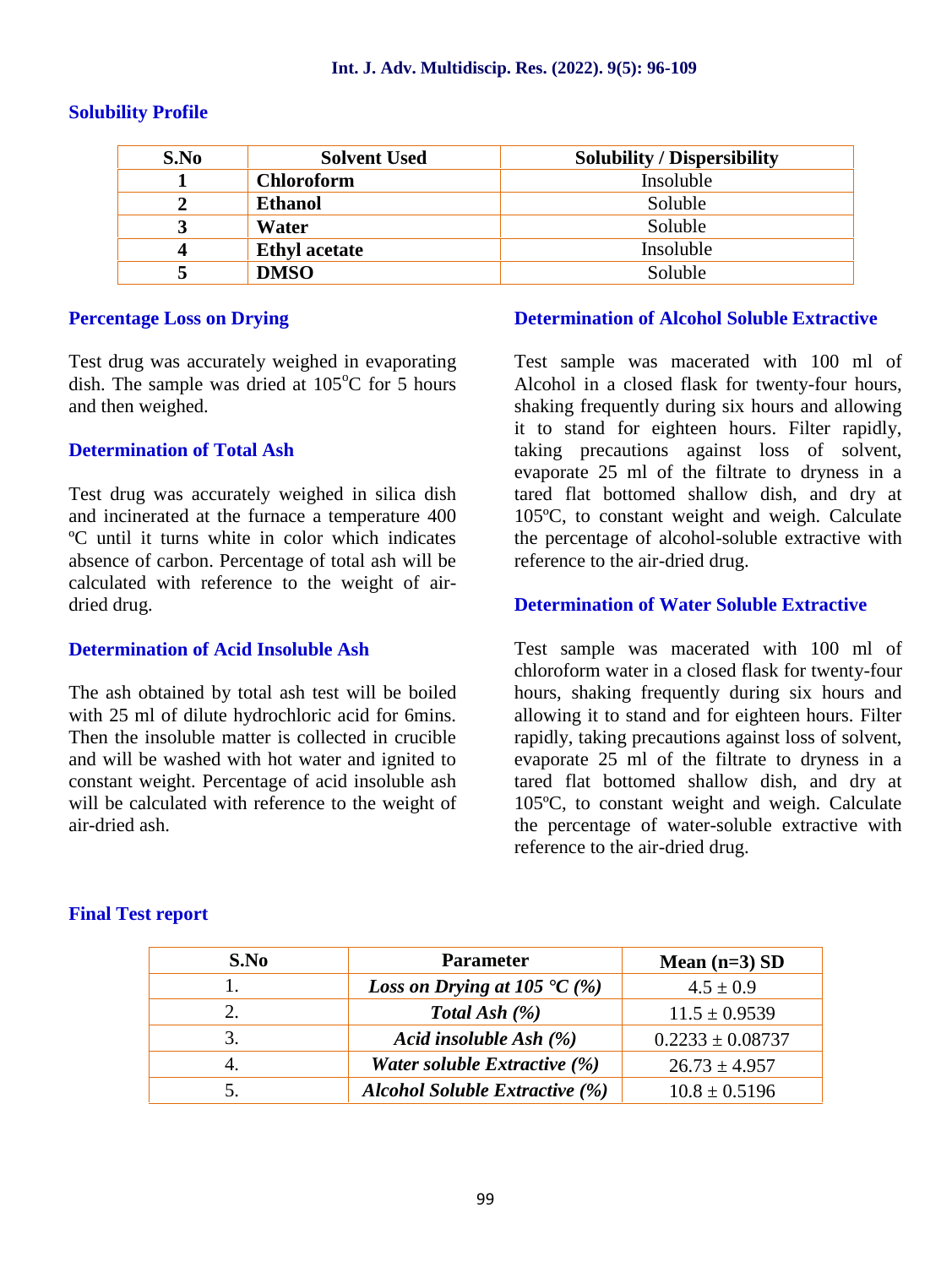## **Phytochemical analysis**

#### **Test for alkaloids:**

Mayer's Test: To the test sample, 2ml of mayer's reagent was added, a dull white precipitate revealed the presence of alkaloids.

## **Test for coumarins:**

To the test sample, 1 ml of 10% sodium hydroxide was added. The presence of coumarins is indicated by the formation of yellow color.

#### **Test for saponins:**

To the test sample, 5 ml of water was added and the tube was shaken vigorously. Copious lather formation indicates the presence of Saponins.

#### **Test for tannins:**

To the test sample, ferric chloride was added, formation of a dark blue or greenish black color showed the presence of tannins.

## **Test for glycosides- Borntrager's Test**

Test drug is hydrolysed with concentrated hydrochloric acid for 2 hours on a water bath, filtered and the hydrolysate is subjected to the following tests. To 2 ml of filtered hydrolysate, 3 ml of choloroform is added and shaken, choloroform layer is separated and 10% ammomia solution is added to it. Pink colour indicates presence of glycosides.

## **Test for flavonoids:**

To the test sample about 5 ml of dilute ammonia solution were been added followed by addition of few drops of conc. Sulfuric acid. Appearance of yellow color indicates the presence of Flavonoids.

## **Test for phenols:**

**Lead acetate test:** To the test sample; 3 ml of 10% lead acetate solution was added. A bulky

white precipitate indicated the presence of phenolic compounds.

#### **Test for steroids:**

To the test sample, 2ml of chloroform was added with few drops of conc. Sulphuric acid (3ml), and shaken well. The upper layer in the test tube was turns into red and sulphuric acid layer showed yellow with green fluorescence. It showed the presence of steroids.

## **Triterpenoids**

Liebermann–Burchard test: To the chloroform solution, few drops of acetic anhydride was added then mixed well. 1 ml concentrated sulphuric acid was added from the sides of the test tube, appearance of red ring indicates the presence of triterpenoids.

#### **Test for Cyanins**

## **A. Aanthocyanin:**

To the test sample, 1 ml of 2N sodium hydroxide was added and heated for 5 min at  $100\textdegree C$ . Formation of bluish green colour indicates the presence of anthocyanin.

## **Test for Carbohydrates - Benedict's test**

To the test sample about 0.5 ml of Benedic's reagent is added. The mixture is heated on a boiling water bath for 2 minutes. A characteristic coloured precipitate indicates the presence of sugar.

#### **Proteins (Biuret Test)**

To extracts 1% solution of copper sulphate was added followed by 5% solution of sodium hydroxide, formation of violet purple colour indicates the presence of proteins.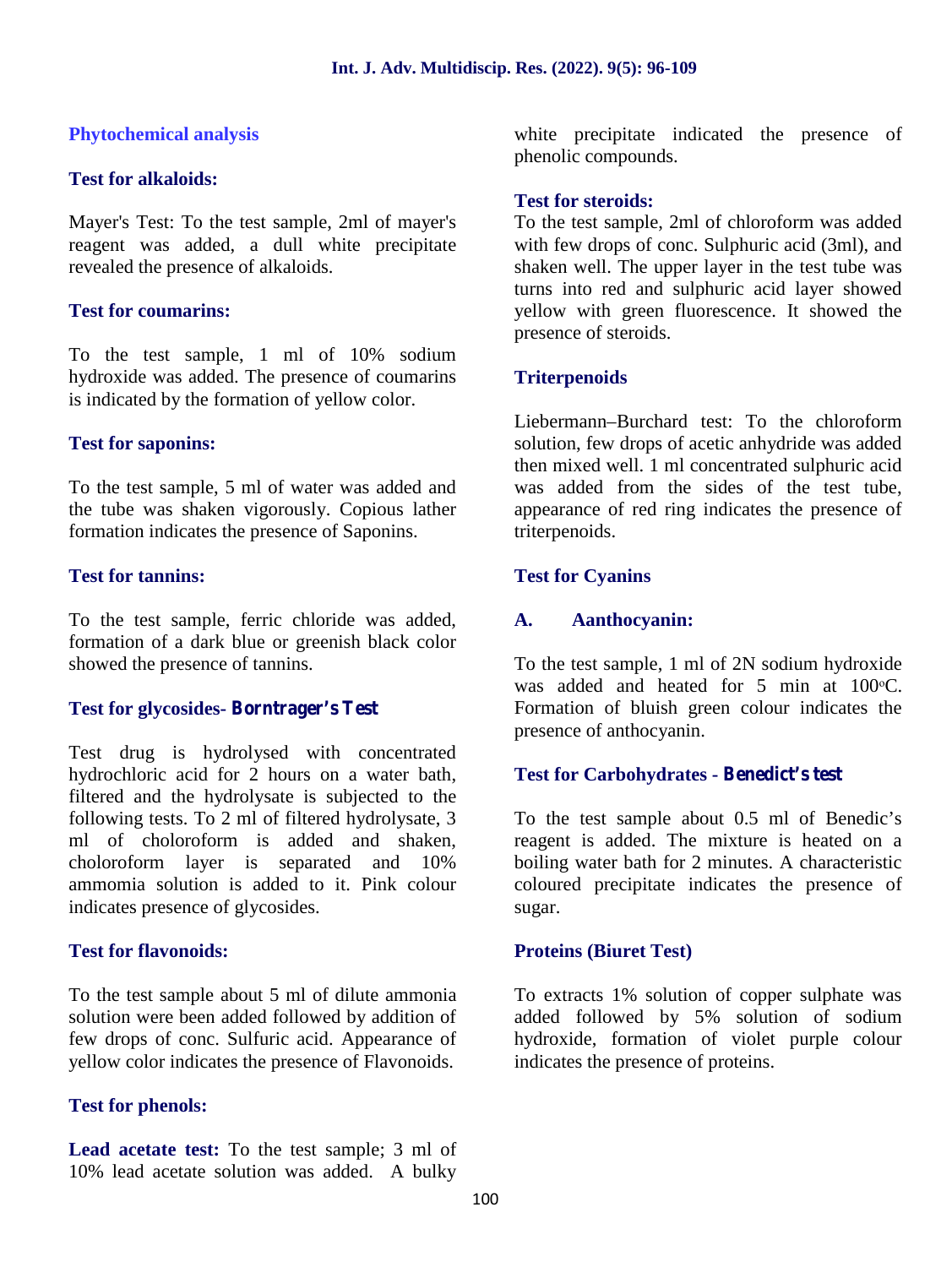# **Results**



**Qualitative Phytochemical Investigation**

### **Phytochemical Analytical Report**

|                | <b>TEST</b>          | <b>OBSERVATION</b> |
|----------------|----------------------|--------------------|
| S.NO           |                      |                    |
|                | <b>ALKALOIDS</b>     | ┿                  |
| $\overline{2}$ | <b>FLAVANOIDS</b>    | $\boldsymbol{+}$   |
| 3              | <b>GLYCOSIDES</b>    |                    |
|                | <b>STEROIDS</b>      | ┿                  |
| 5              | <b>TRITERPENOIDS</b> | ┿                  |
| 6              | <b>COUMARIN</b>      | +                  |
| 7              | <b>PHENOL</b>        | ┿                  |
| 8              | <b>TANIN</b>         | $\div$             |
| 9              | <b>PROTEIN</b>       |                    |
| 10             | <b>SAPONINS</b>      | $\boldsymbol{+}$   |
| 11             | <b>SUGAR</b>         | $\boldsymbol{+}$   |
| 12             | <b>ANTHOCYANIN</b>   |                    |
| 13             | <b>BETACYANIN</b>    |                    |

#### **+->Indicates Positive and -->Indicates Negative**

## **TLC Analysis**

Test sample was subjected to thin layer chromatography (TLC) as per conventional one dimensional ascending method using silica gel 60F254, 7X6 cm (Merck) were cut with ordinary household scissors. Plate markings were made with soft pencil. Micro pipette were used to spot

the sample for TLC applied sample volume 10 micro liter by using pipette at distance of 1 cm at 5 tracks. In the twin trough chamber with the specified solvent system After the run plates are dried and was observed using visible light Short wave UV light 254nm and light long-wave UV light 365 nm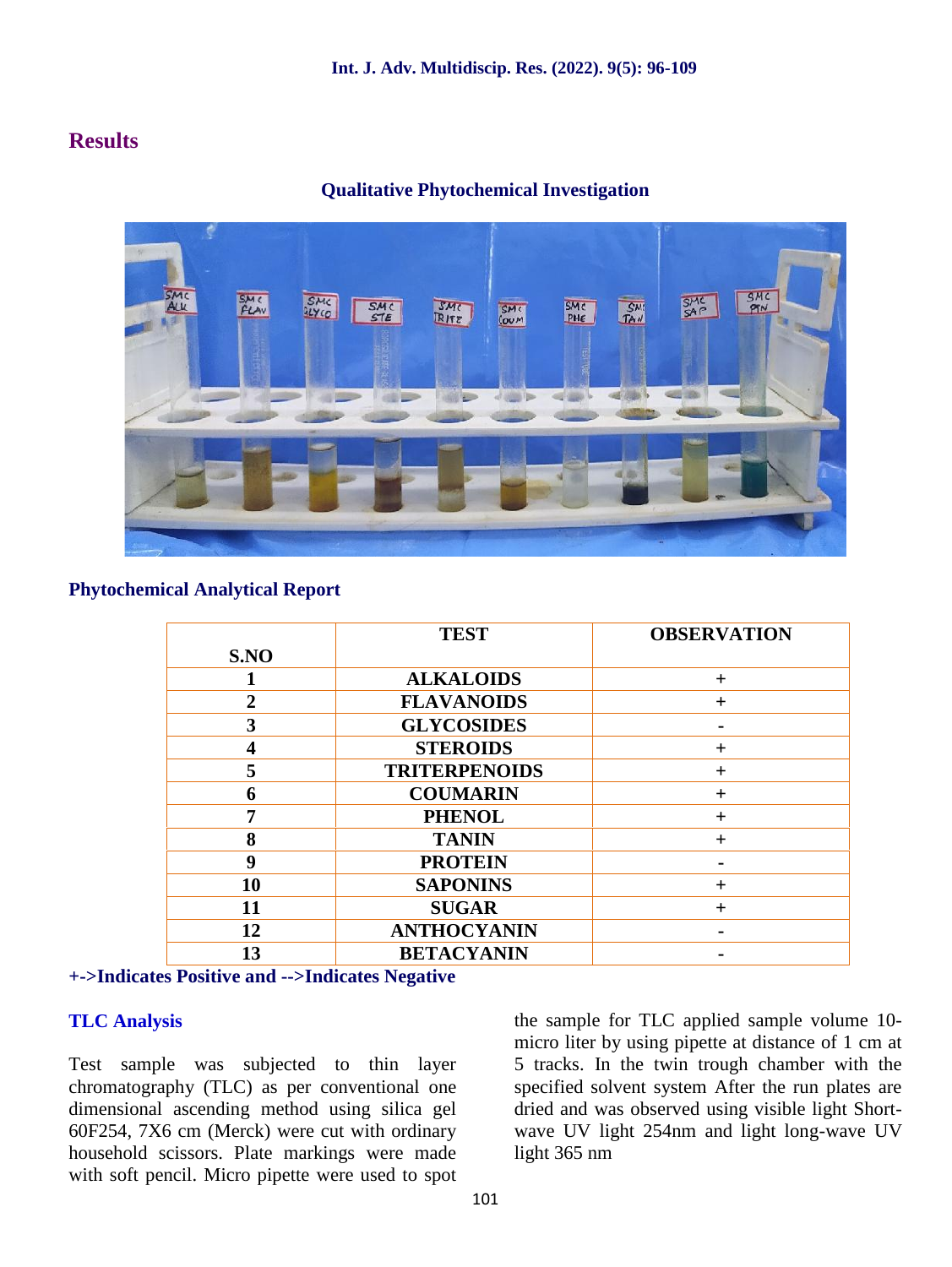#### **High Performance Thin Layer Chromatography Analysis**

HPTLC method is a modern sophisticated and automated separation technique derived from TLC. Pre-coated HPTLC graded plates and auto sampler was used to achieve precision, sensitive, significant separation both qualitatively and quantitatively. High performance thin layer chromatography (HPTLC) is a valuable quality assessment tool for the evaluation of botanical materials efficiently and cost effectively. HPTLC method offers high degree of selectivity, sensitivity and rapidity combined with single-step sample preparation. Thus this method can be conveniently adopted for routine quality control analysis. It provides chromatographic fingerprint of phytochemicals which is suitable for confirming the identity and purity of phytotherapeutics.

### **Chromatogram Development**

It was carried out in CAMAG Twin Trough chambers. Sample elution was carried out according to the adsorption capability of the component to be analyzed. After elution, plates were taken out of the chamber and dried.

#### **Scanning**

Plates were scanned under UV at 366nm. The data obtained from scanning were brought into integration through CAMAG software. Chromatographic finger print was developed for the detection of phytoconstituents present in each sample and their respective Rf values were tabulated.

#### **TLC Visualization of SMC at 366nm**



#### **3D-Chromatogram**

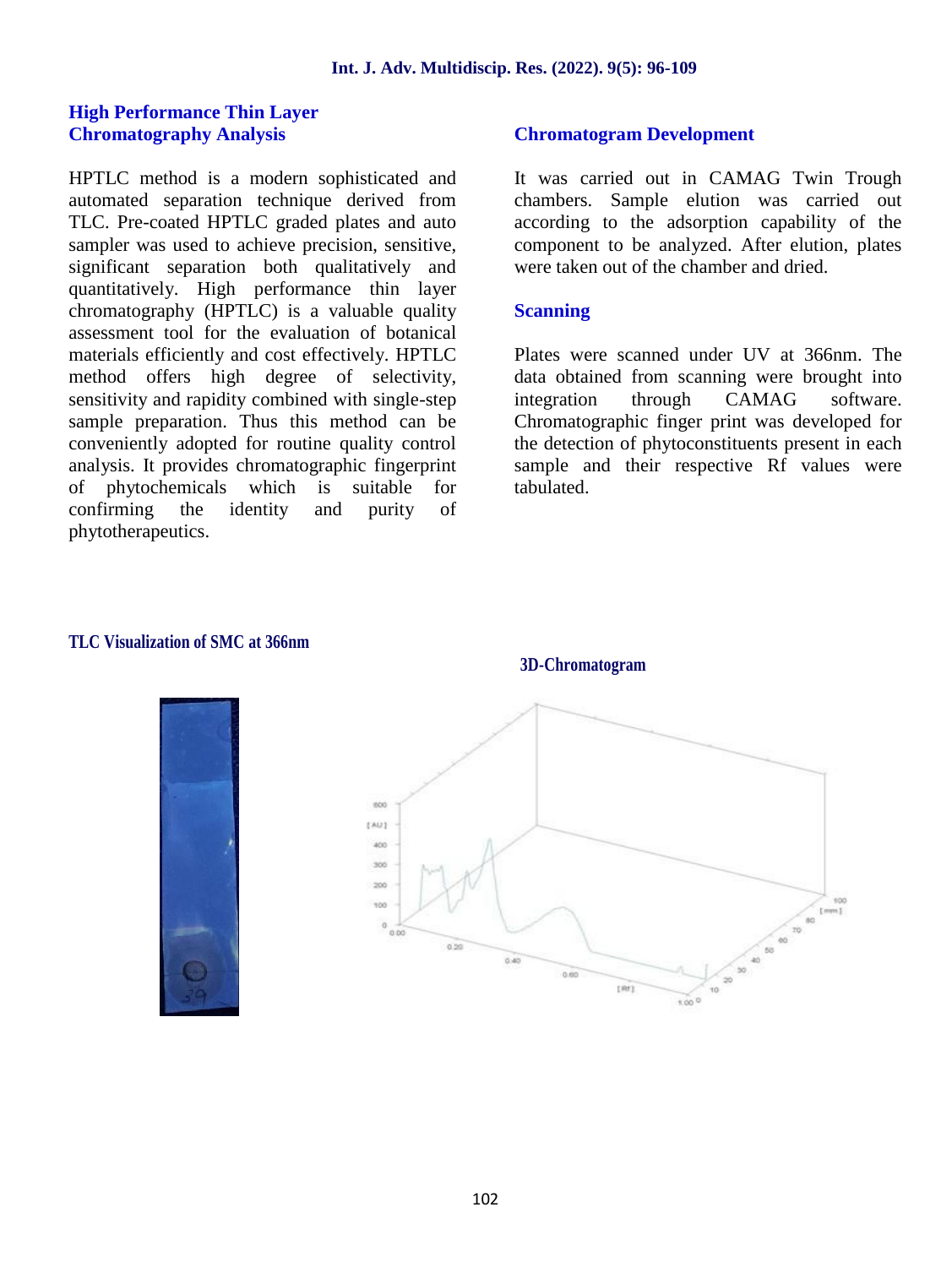#### **HPTLC fingerprinting of Sample SMC**



#### **Peak table**

| Peak           | Start<br>Rf | <b>Start</b><br>Height | Max<br>Rf | Max.<br>Height | Max<br>$\mathbb{V}_2$ | End<br>Rf | End<br>Height | Area    | Area<br>$\%$ |
|----------------|-------------|------------------------|-----------|----------------|-----------------------|-----------|---------------|---------|--------------|
| -1             | 0.00        | 24.4                   | 0.01      | 230.6          | 16.58                 | 0.03      | -190.1        | 3446.9  | 7.86         |
| $\,2\,$        | 0.05        | 207.0                  | 0.08      | 246.7          | 17.75                 | 0.11      | 24.5          | 5403.2  | 12:32        |
| 3              | 0.11        | 27.0                   | 0.17      | 251.9          | 18.12                 | 0.18      | 168.2         | 5189.1  | 11.83        |
| $\overline{4}$ | 0.18        | 169.1                  | 0.24      | 439.4          | 31.61                 | 0.31      | 1.8           | 15084.9 | 34.39        |
| 5.             | 0.38        | 49.9                   | 0.50      | 187.7          | 13.50                 | 0.59      | 0.2           | 14511.9 | 33.09        |
| 6.             | 0.89        | 0.0                    | 0.91      | 34.0           | 2.45                  | 0.92      | 0,0           | 225.3   | 0.51         |
|                |             |                        |           |                |                       |           |               |         |              |

#### **Report**

HPTLC finger printing analysis of the sample reveals the presence of six prominent peaks corresponds to presence of six versatile phytocomponents present with in it. Rf value of the peaks ranges from 0.05to0.89.

#### **Heavy metal analysis by AAS**

Standard:Hg, As, Pb and Cd –Sigma

#### **Methodology**

Atomic Absorption Spectrometry (AAS) is a very common and reliable technique for detecting metals and metalloids in environmental samples. The total heavy metal content of the sample was performed by Atomic Absorption Spectrometry (AAS) Model AA240 Series. Inorder to determination the heavy metals such as mercury, arsenic, lead and cadmium concentrations in the test item.

#### **Sample Digestion**

Test sample was digested with 1mol/L HCl for determination of arsenic and mercury.Similarly, for the determination of lead and cadmium the sample were digested with 1mol/L ofHNO3.

#### **Standard reparation**

As & Hg- 100 ppm sample in 1mol/L HClCd &Pb-100 ppmsample in 1mol/L HNO3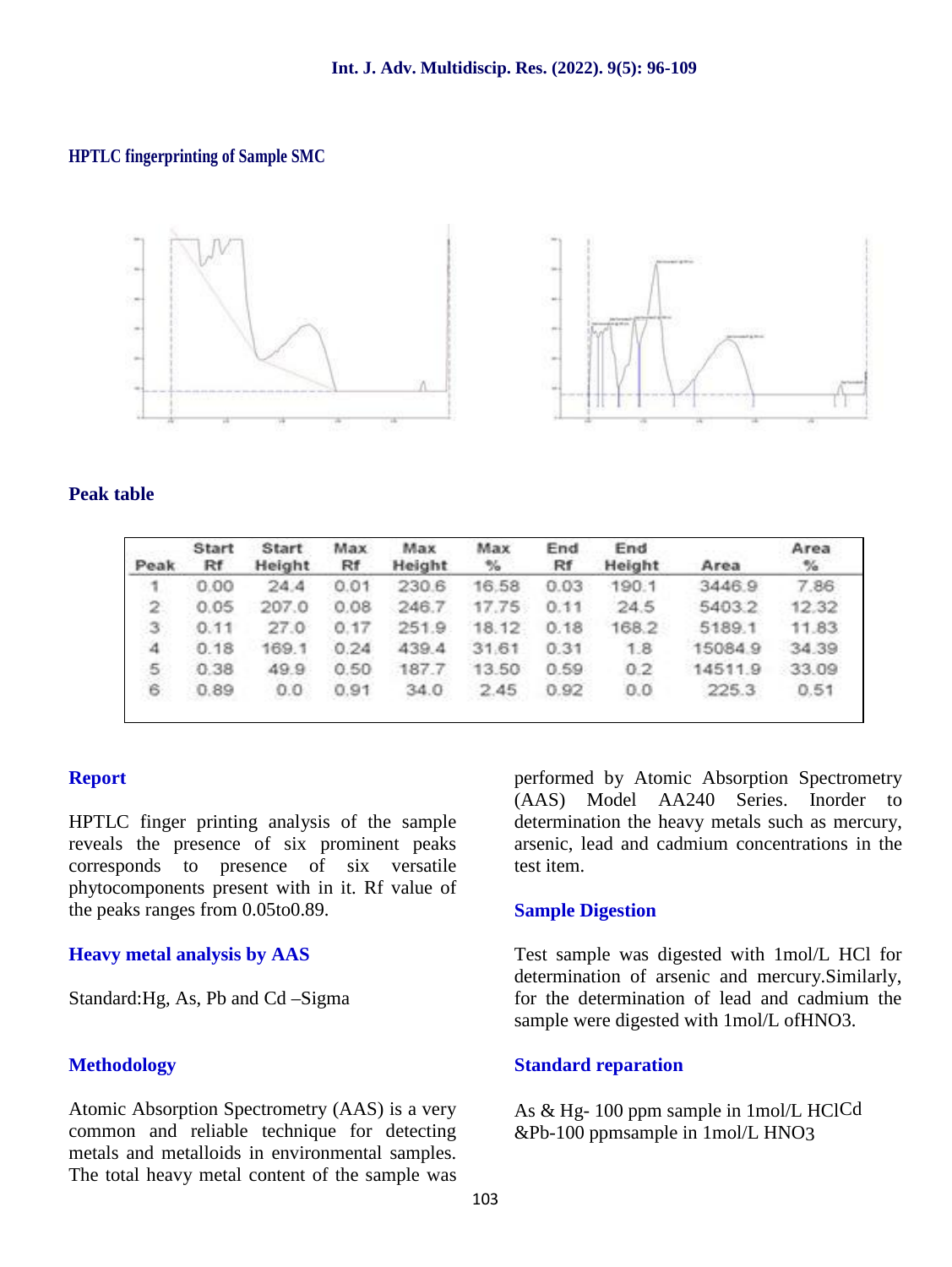| <b>Name of the Heavy</b> | <b>Absorption Max</b> | <b>Result Analysis</b> | <b>Maximum Limit</b> |
|--------------------------|-----------------------|------------------------|----------------------|
| <b>Metal</b>             | max                   |                        |                      |
| Lead                     | $217.0 \text{ nm}$    | 5.91PPM                | $10$ ppm             |
| Arsenic                  | 193.7 nm              | $0.74$ PPM             | 3 ppm                |
| Cadmium                  | 228.8 nm              | <b>BDL</b>             | $0.3$ ppm            |
| Mercury                  | 253.7 nm              | 0.91PPM                | 1 ppm                |

#### **Test Report**

#### **BDL – Below Detection Limit**

#### **Report and Inference**

Results of the present investigation have clearly shows that the sample has no traces of heavy metal cadmium, whereas the sample shows the presence of Lead at 5.91 ppm, Arsenic at 0.74 ppm and Mercury at 0.91 ppm.

#### **Methodology for pesticide**:

Test sample were extracted with 100 ml of acetone and followed by homogenization for brief period. Further filtration was allowed and subsequent addition of acetone to the test mixture. Heating of test sample was performed using a rotary evaporator at a temperature not exceeding 40ºC until the solvent has almost completely evaporated. To the residue add a few milliliters of toluene and heat again until the acetone is completely removed. Resultant residue will be dissolved using toluene and filtered through membrane filter.

## **Result:**

The results showed that there were no traces of pesticides residues such as Organo chlorine, Organo phosphorus, Organo carbamates and pyrethroids in the sample provided for analysis.

#### **Methodology of aflatoxin:**

Standard aflatoxin was applied on to the surface to pre coated TLC plate in the volume of  $2.5 \mu L$ ,  $5\mu$ L, 7.5  $\mu$ L and 10  $\mu$ L. Similarly, the test sample was placed and Allow the spots to dry and develop thechromatogram in an unsaturated chamber containing a solvent system consisting of a mixture of chloroform,acetone and isopropyl alcohol (85: 10: 5) until the solvent front has moved not less than 15 cm from theorigin. Remove the plate from the developing chamber, mark the solvent from and allow the plate to air dry.Locatethespotsontheplateby

examinationunderUVlightat365nm.

| Aflatoxin      | SampleSMC          | AYUSHSpecificationLimit |
|----------------|--------------------|-------------------------|
| B <sub>1</sub> | NotDetected-Absent | $0.5$ ppm               |
| B <sub>2</sub> | NotDetected-Absent | $0.1$ ppm               |
| G <sub>1</sub> | NotDetected-Absent | $0.5$ ppm               |
| G <sub>2</sub> | NotDetected-Absent | $0.1$ ppm               |

Result: The results shown that there were no spots were being identified in the test sample loaded on TLCplates when compare to the standard which indicates that the sample were free from Aflatoxin B1, AflatoxinB2,AflatoxinG1,AflatoxinG2.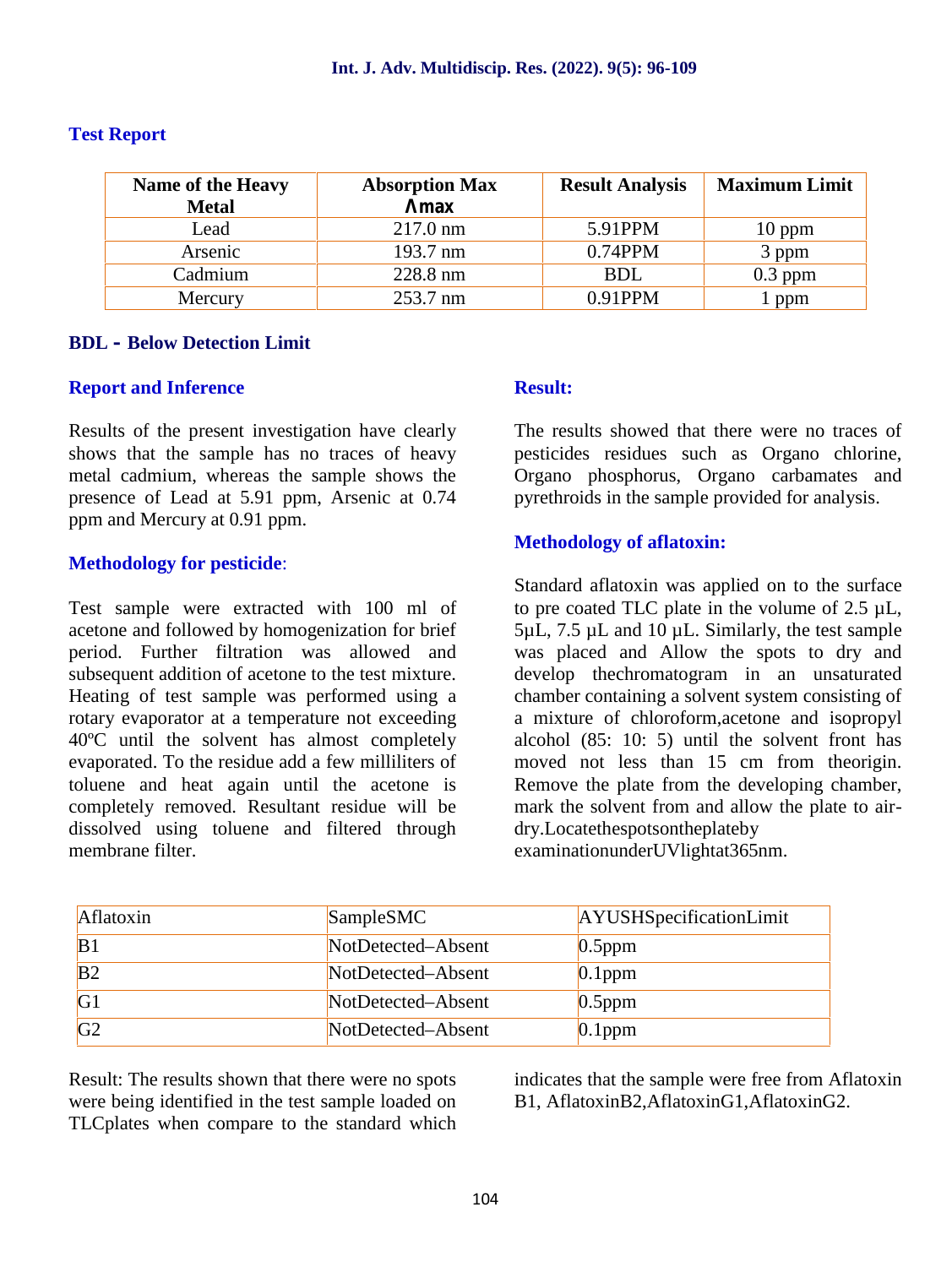# **Test Report**

# **Test for Specific Pathogen**

## **Methodology**

Test sample was directly inoculated in to the specific pathogen medium (EMB, DCC, Mannitol, Cetrimide) by pour plate method. The plates were incubated at  $37^{\circ}$ C for 24 - 72h for observation. Presence of specific pathogen identified by their characteristic color with respect to pattern of colony formation in each differential media.

## **Detail of Specific Medium and their abbreviation**

| <b>Organism</b>              | <b>Abbreviation</b> | <b>Medium</b>             |
|------------------------------|---------------------|---------------------------|
| E-coli                       | EС                  | <b>EMB</b> Agar           |
| <b>Salmonella</b>            | SA                  | Deoxycholate agar         |
| <b>Staphylococcus Aureus</b> | ST                  | <b>Mannitol</b> salt agar |
| Pseudomonas Aeruginosa       | PS                  | Cetrimide Agar            |

### **Observation**

No growth was observed after incubation period. Reveals the absence of specific pathogen

#### **Result**

No growth / colonies were observed in any of the plates inoculated with the test sample.

| Organism                     | <b>Specification</b> | <b>Result</b> | <b>Method</b> |
|------------------------------|----------------------|---------------|---------------|
| E-coli                       | Absent               | Absent        |               |
| Salmonella                   | Absent               | Absent        | As per AYUSH  |
| <b>Staphylococcus Aureus</b> | Absent               | Absent        | specification |
| Pseudomonas Aeruginosa       | Absent               | Absent        |               |

# *Culture plate with E-coli (EC) specific medium*



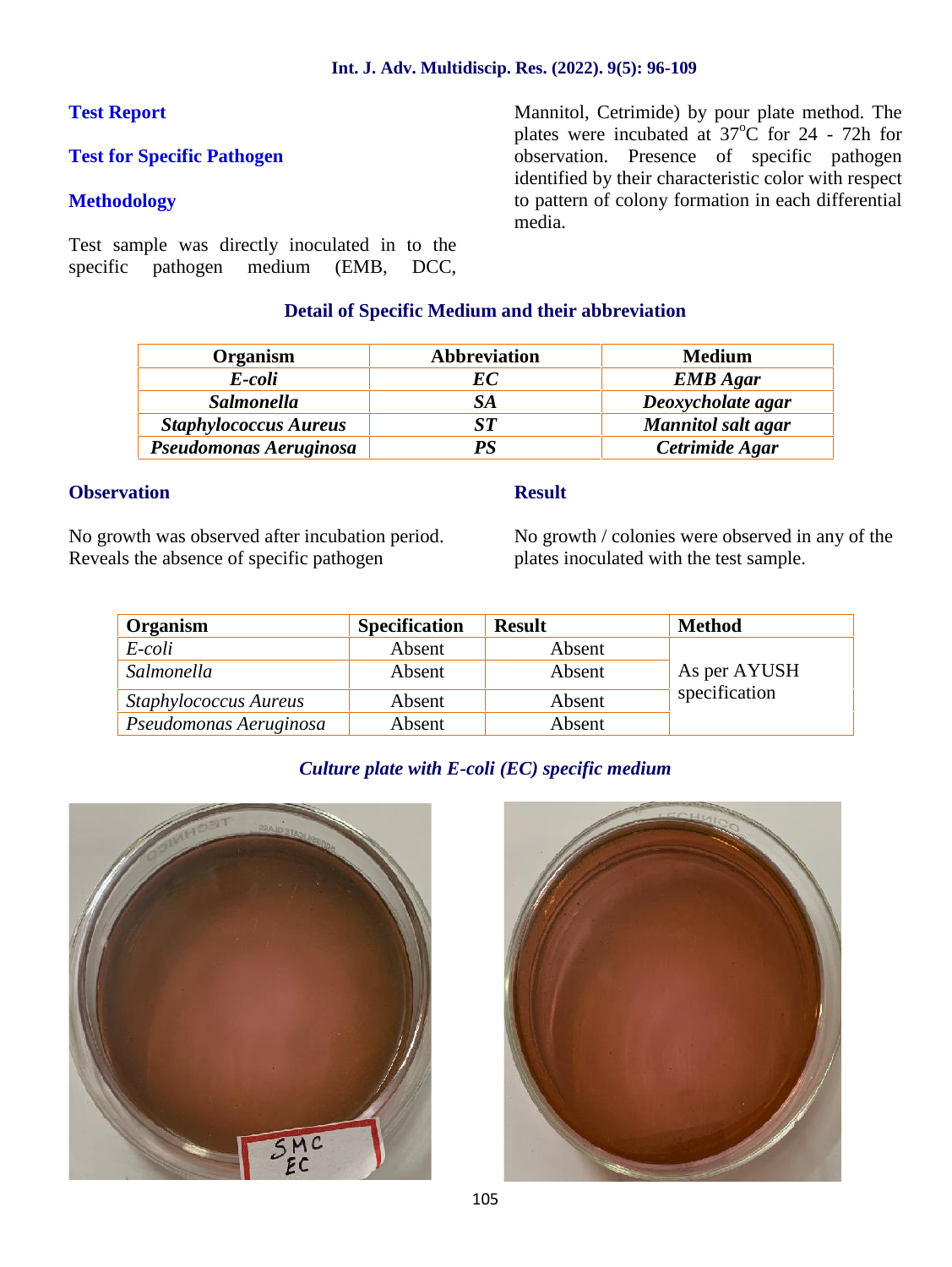# **Int. J. Adv. Multidiscip. Res. (2022). 9(5): 96-109**

# *Culture plate with Salmonella (SA) specific medium*



*Culture plate with Staphylococcus aureus (ST) specific medium*

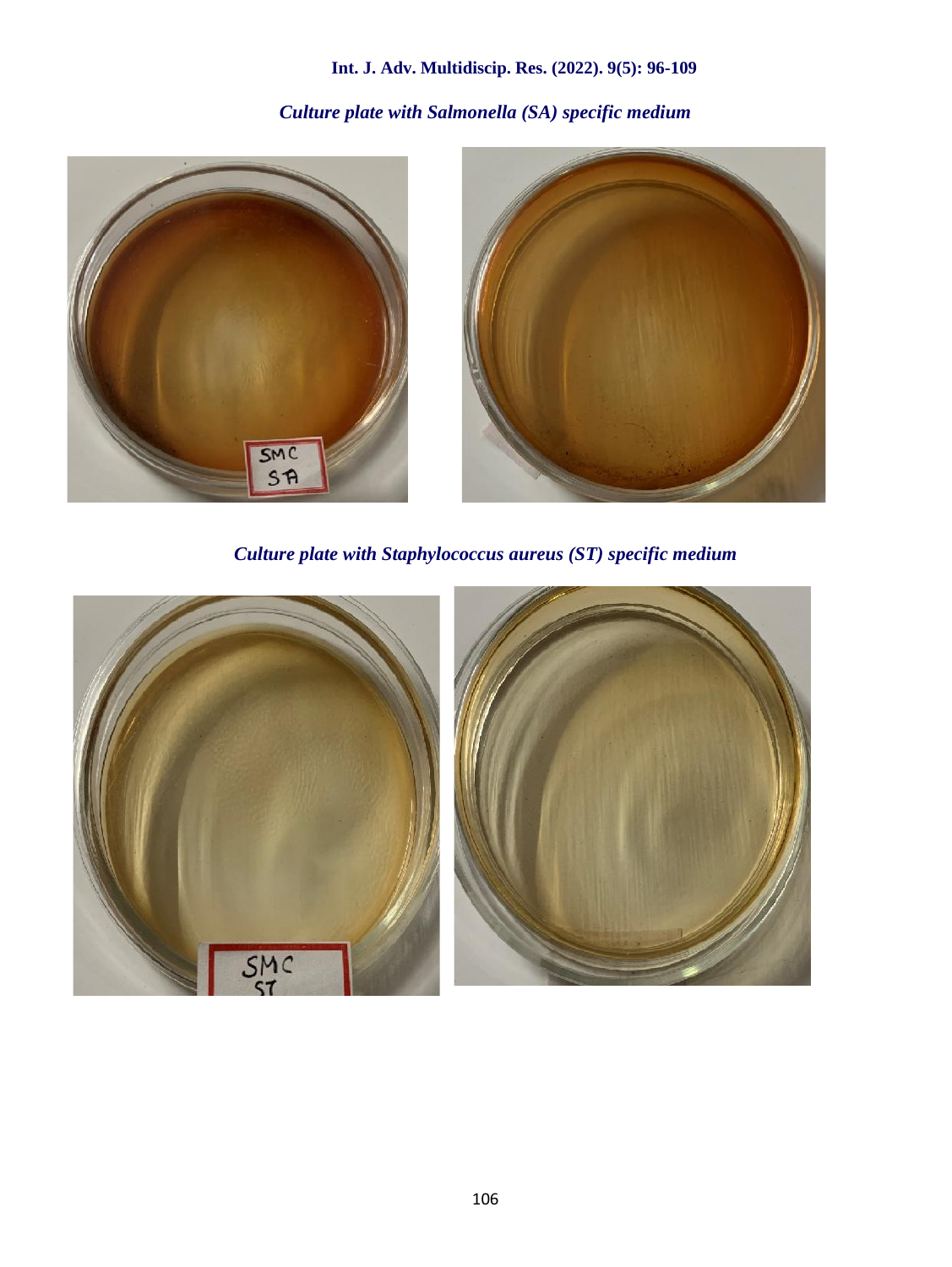#### **Int. J. Adv. Multidiscip. Res. (2022). 9(5): 96-109**

# *Culture plate with Pseudomonas aeruginosa (PS) specific medium*



#### **Sterility test by pour plate method**

#### **Objective**

The pour plate techniques were adopted to determine the sterility of the product. Contaminated / un sterile sample (formulation) when come in contact with the nutrition rich medium it promotes the growth of the organism and after stipulated period of incubation the growth of the organism was identified by characteristic pattern of colonies. The colonies are referred to as Colony Forming Units (CFUs).



## **Methodology**

Test sample was inoculated in sterile petri dish to which about 15 mL of molten agar  $45^{\circ}$ C were added. Agar and sample were mixed thoroughly by tilting and swirling the dish. Agar was allowed to completely gel without disturbing it. (about 10 minutes). Plates were then inverted and incubated at  $37^{\circ}$  C for 24-48 hours and further extended for 72 hrs for fungal growth observation. Grown colonies of organism was then counted and calculated for CFU.

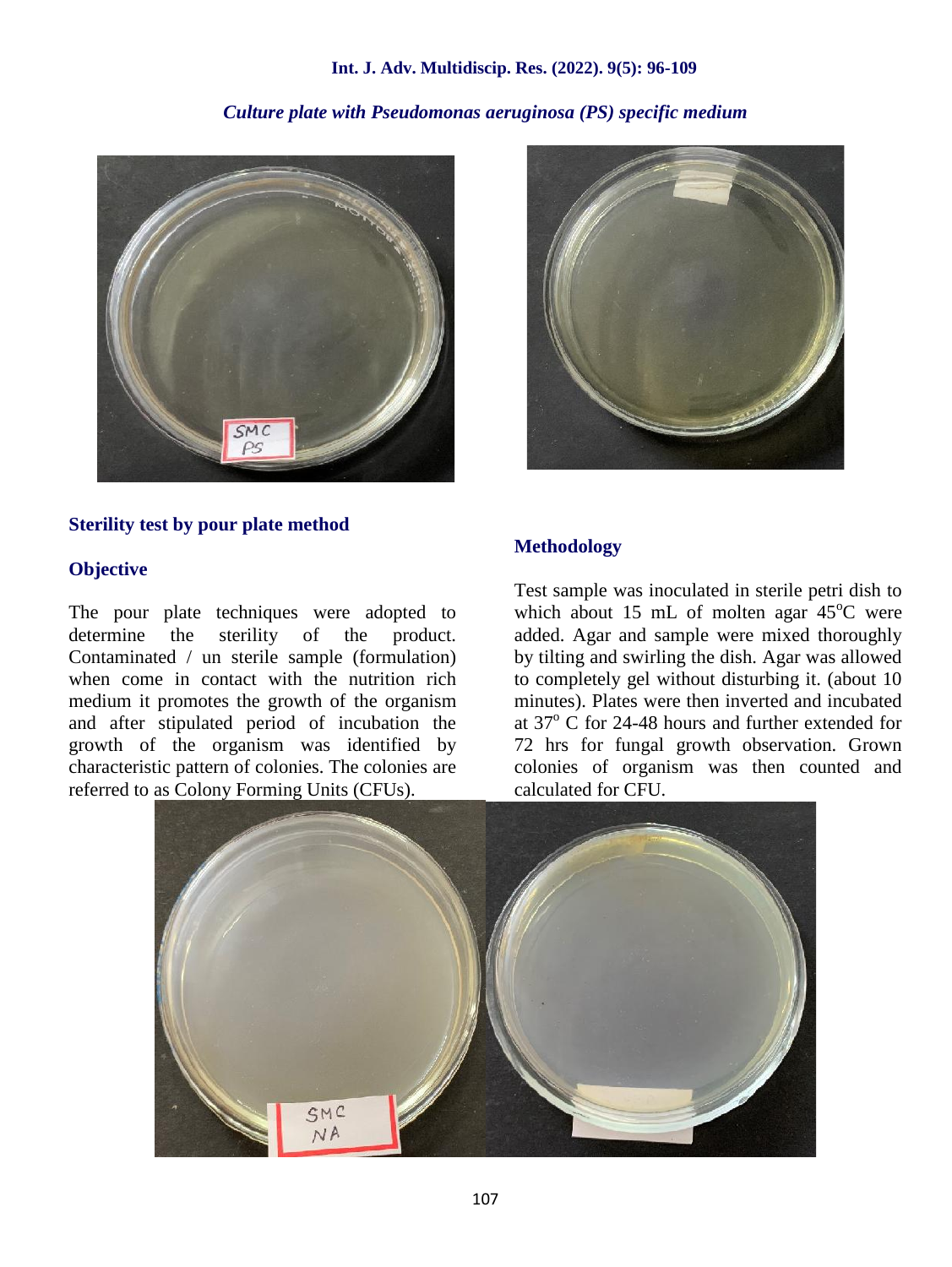# **Result**

# **Observation**

No growth / colonies was observed in any of the plates inoculates with the test sample.

No growth was observed after incubation period. Reveals the absence of specific pathogen

| <b>Test</b>                  | <b>Result</b> | <b>Specification</b> | As per<br><b>AYUSH/WHO</b>    |
|------------------------------|---------------|----------------------|-------------------------------|
| <b>Total Bacterial Count</b> | Absent        | NMT $10^5$ CFU/g     | As per AYUSH<br>specification |
| <b>Total Fungal Count</b>    | Absent        | NMT $10^3$ CFU/g     |                               |

# **Discussion**

The results obtained from standardization and physiochemical analysis clearly reveals that the loss on drying value was 4.5%, total ash value was 11.5%, and acid insoluble ash is 0.223%.The alcohol soluble extractive value was 10.8%and water soluble extractive was 26.73%.we need to study the medicinal uses and phytochemical and bioactivity analysis to prove their therapeutic properties. The phytochemical analysis indicates the formulation of Samuthara Chooranam containsalkaloids, flavonoids, steroids, triterpenoids, coumarin, phenol,tanins ,saponins, sugar . HPTLC finger printing analysis of the sample reveals the presence of six prominent peaks correspondsto presence of six versatile phytocomponents present with in it. Rf value of the peaks ranges from 0.05to0.89.Results of the heavy metal analysis have clearly shows that the sample has no traces of heavy metal cadmium, whereas the sample shows the presence of Lead at 5.91 ppm, Arsenic at 0.74 ppm and Mercury at 0.91 ppm. The results shown that there were no spots were being identified in the test sample loaded on TLCplates when compare to the standard which indicates that the sample were free from Aflatoxin B1, AflatoxinB2, AflatoxinG1, AflatoxinG2.

Theresultsshowedthattherewerenotracesofpesticid esresiduessuchasOrganochlorine,Organophosphor us,Organocarbamates and pyrethroids in the sample provided for analysis. It was observed form the results of In-vitro anti-microbial assay that the formulation SMC possesses significant antimicrobial activity against E.coli, Salmonella. Staphylococcus aureus, Pseudomonas aeruginosa. Hence this paper is an attempt that was made to evaluate & standardize Samuthara chooranam by identifying the ingredients with using chemical parameters such as physico-chemical parameters, preliminary phytochemical analysis, TLC photo documentation & HPTLC finger printing profile. It is also useful in further reference of medicinal plants by going through the Siddha texts and related articles.

# **Conclusion**

The achieved results of physico-chemical, preliminary phytochemical tests, qualitative inorganic tests, TLC profiling, HPTLC finger print profiling will be useful as tool for authentication, standardization profile and quality control assessment of the herbomineral formulation

# **References**

- 1 .nicholas a.boon, nickir. colledge, brianr. walker, john a.a. hunterdavidson's principles and practice of medicine $(22<sup>th</sup>$ edition)
- 2.dennis. l.kasper, anthony s.fauci, stephen l.hauser ,don l.longo,j.larry jameson,